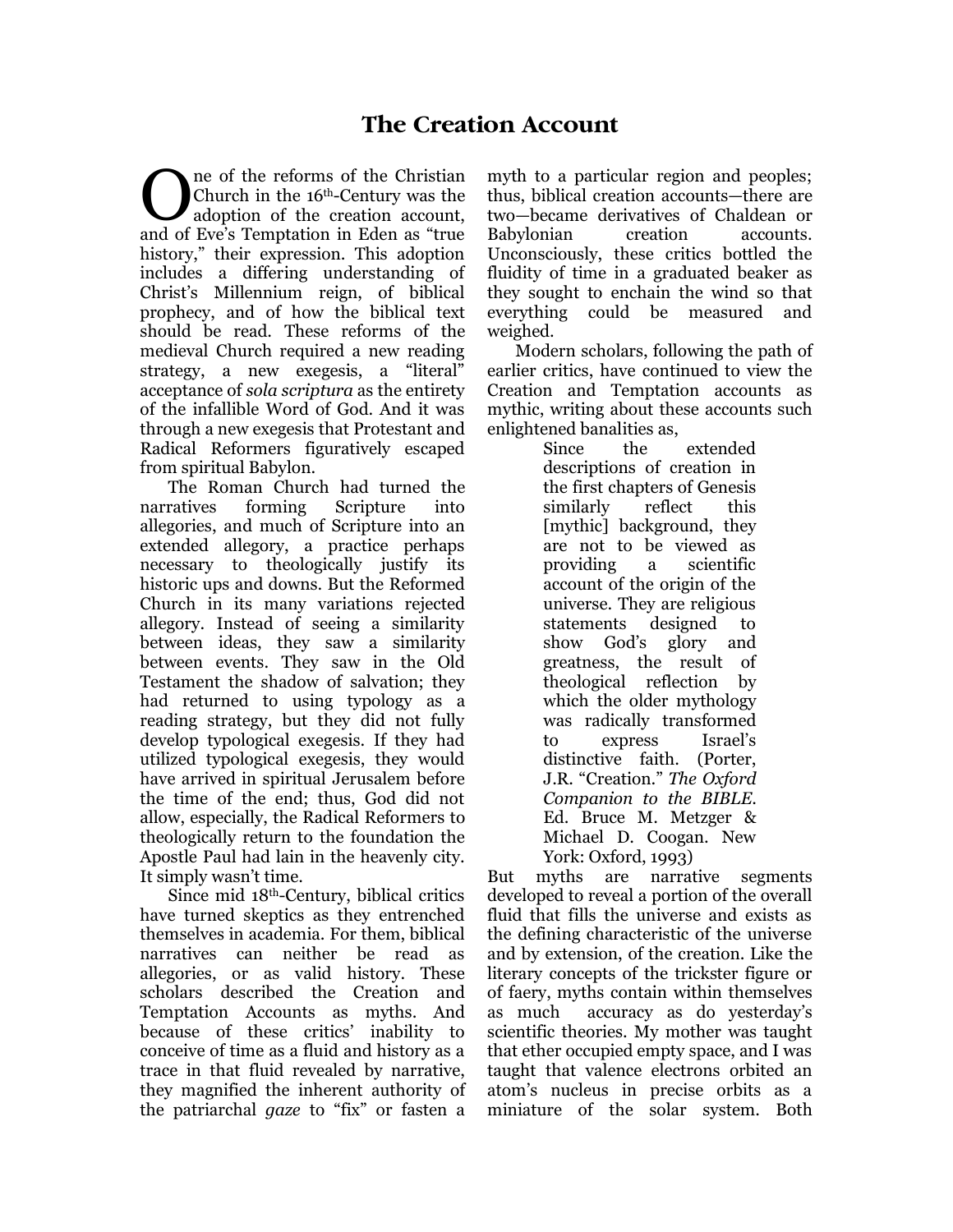concepts contain observations that are themselves valid even though conclusions drawn from these observations are not. As such these former scientific *truths* are as true as are myths of a rainbow bridge leading to Valhalla. And the present scientific practice that will soon bite the dust is dating the distance between objects by light mass [photon] particle decay.

But the question that must be asked is, "Are the Genesis Creation Accounts religious statements reflecting older myths?"

Everything a person accepts as factual is based upon faith. Doctor Johnson's refutation of Kant is for us revealed through narrative. We must believe the story that Johnson kicked a rock for it to become fact. We must place faith in that quantity of time during which Johnson kicked the rock really existing somewhere within the universe—and if that moment was created within a bowl of time, then that moment still exists somewhere presently removed from us by the fluid that is time. *If that moment once existed, it still exists since time is continuing to be created and is not being recycled.* And we can begin to understand an omniscient, omnipresent, omnipotent God, who exists outside of time.

*YHWH Elohim*, the named Creator of the Genesis chapter one Creation Account, knows where each moment (swirl of time) is, and can view each simultaneously if necessary from the perspective of being outside the bowl of time in which human beings dwell as fish do in water. This concept butts hard against humankind's innate sense of time being linear—and time seems linear for those who swim within this bowl. But God created the bowl.

Concepts that seem foundational to existence are social constructs that have, for Western cultures, developed from ancient Greek thought, with the pantheon's schism between the sterile Apollonian eye and the dark, wet Dionysian womb being continued in the

inherent contradictions of modern American thought. The amoral roving Apollonian eye appears in scientific inquiry, with its measuring of surfaces, lines, and edges. It also appears in the concept of linear time, regulated by tic/toc, the reoccurring sound with a difference, that difference causing what would otherwise seem circular [tic/tic] to straighten and lengthen itself into a line, the defining essence of sky-cults of the *eye*. Thus, when individuals in Western cultures think of time as linear, they must realize their perception has developed from a social construct that is itself artificial, the production of the prince of the power of the air (Eph 2:2-3). And it is extremely difficult to initially grasp or accept how much of a person's thought is supported by social constructs that come from the prince of this world, who has deceived the whole world (Rev 12:9), not just the portion with whom the person disagrees.

Some ideas outlive their usefulness. A creation of great antiquity is one such idea. But until the rate of heavy mass particle decay can be determined by observation, humanity is saddled with the obsolete concept of the universe being 13.5 or so billion years old. We will collectively muddle through this period of educated ignorance that began when Reformers in the 17th-Century didn't apply the underlying principle of Newtonian mathematics to Scripture. These Reformers understood that the Old Testament formed a *type* of the New Covenant, but these Reformers didn't apply what working with *functions* will do. They didn't take their thinking vertically although the concept was available mathematically to them, and had been available in the Greek concept of *hypostasis*, which would have the visible world underlying the invisible spiritual world (Rom 1:20). They didn't enter the spiritual realm, but rather, they limited themselves to a horizontal plane, and somewhat to a geographical plane. These Reformers hated the Roman Church so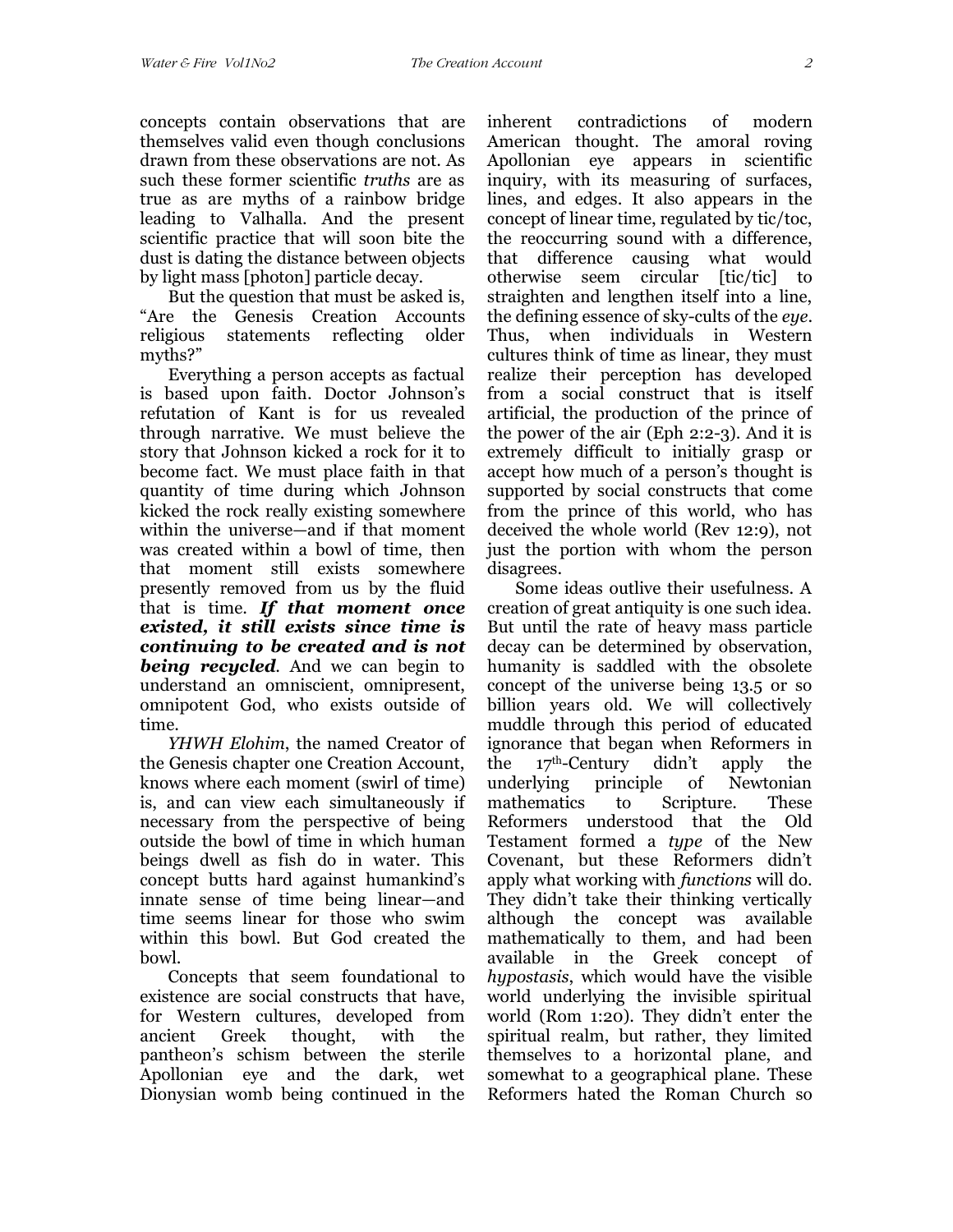much that they felt compelled to find in Rome the seat of Satan's activities on earth. If one were to lift Satan's tail, the person could, according to Chaucer, find a nest of friars—that thinking hadn't changed when Reformers contested with the Roman Church for political control of northern Europe. Energy that should have been put into seeing *types* as *functions*  was dissipated in the day by day governance of cities.

When realization comes that the recognized history of the early Church recorded in the Book of Acts forms the shadow of the endtime Churches' evangelism in the spiritual realm, then the Genesis account of creation should be recognized as equally valid history with greater narrative distance. And because the Books of Acts has not been widely accepted as presenting the narrative shadow of endtime evangelism directed at born again disciples that have actual life in the spiritual realm, the Book lends itself nicely to showing the applied concept of narrative distance. Being spiritually minded consists of more than professing that Jesus is Lord; it comes with submitting to God and living within the laws of God. It then elevates thoughts so that a person can enter the supradimensional realm usually identified as heaven where the born again disciple has actual life. Unfortunately, human thoughts are chemically generated within the creation, so a language compiler or interface is necessary, similar to what has been developed for computers that translate human language into binary code. This spiritual interface develops with use—and with faith. Thus, while the necessary concepts were available to 17th and early 18th Century reformers for them to do actual evangelism in the spiritual realm, recovering many lost sheep, they could not, themselves, escape from spiritual Babylon even though the spiritual *sar* [prince or king] of Persia had released them. The journey to spiritual Jerusalem was too far. Many of these reformers died in faith enroute to the city of God, but their

spiritual offspring were taken captive by the prince of Greece and held in dungeons of *form without faith*. Religion became, for too many, ceremony without substance.

The phrase "narrative distance" as applied to Scripture and typological exegesis reflects the positioning of named entities on a vertical or mental hierarchy. This hierarchy has *YHWH Elohim*, now the Father and the Son on top followed by angels of all classifications, born again disciples with life in the spiritual realm, the rest of humanity, animals, plants, and usually considered lifeless objects. Such hierarchies have fallen out of favor with form-centric theologians and with scholars in general. Such hierarchies are based upon spiritual or mental characteristics. And no well-educated scholar without the Breath of God [i.e., not born of Spirit] will admit that ancient commercial fishermen with the Holy Spirit could have more spiritual understanding than scholars.

The greater the narrative distance of the antetype from its reality, the more steps removed on the scale of spiritual hierarchy are the shadows from the realities that cast these shadows. For example, the history of circumcised Israel that was the holy nation of God (Exod 19:5-6) without the Holy Spirit forms the shadow of the history of spiritual Israel, the holy nation of God (1 Pet 2:9) with life in the spiritual realm. The shadow is one step removed from its reality. Circumcised Israel had the Law & the Prophets, but as seen in Scripture, circumcised Israel lacked spiritual understanding with a few notable exceptions, King David and the prophets being the primary ones. Most of circumcised Israel was spiritually indistinguishable from their pagan neighbors. They were as Gentile as Greeks, the concealed argument in the Lazarus and Dives parable. Yet outside of Scripture, some of the Dead Sea scrolls suggest that there were circumcised Israelites with spiritual understanding. So what Scripture represents is a distorted picture of circumcised Israel, but distorted so that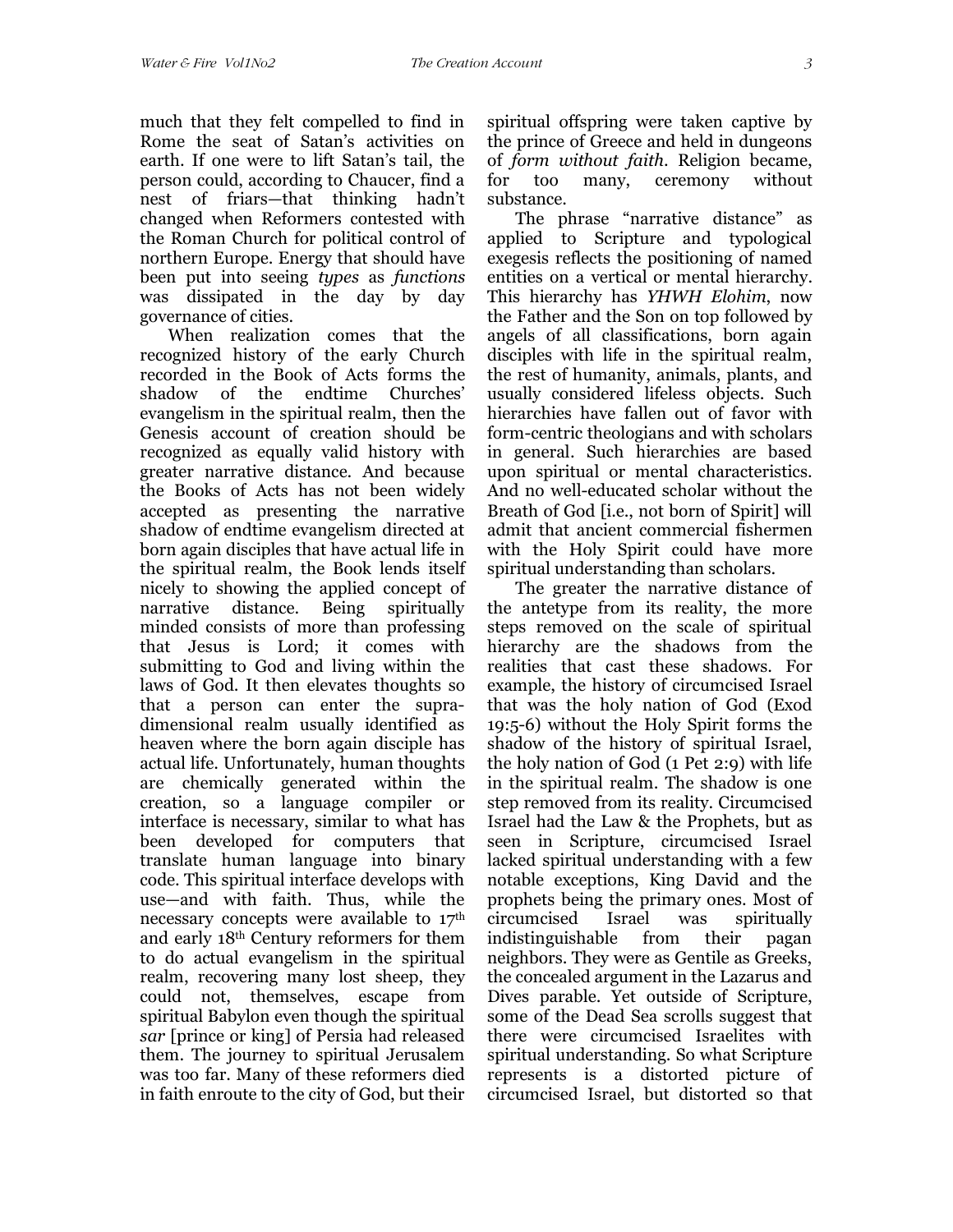the portrayal forms the actual shadow of spiritual Israel in the heavenly realm. Holy Writ is about the creation of heirs of God. It isn't about the creation of cattle, or Chinese peasants, or cashew nuts. Literally, it is about one subject only: *Elohim* [*Theos* — from John 1:1-3] creating the Elohim-kind. And out of respect for His children, the Most High God has revealed to His children both the past and the future, since there is no *time* as humankind understands the concept in heaven. This revealing of the future should provide tremendous respect for, and give tremendous credibility to the Father. But too many of His heirs are presently juvenile delinquents, so these heirs need a missionary effort directed at them. Otherwise, they will be rounded up and pitched into the lake of fire when their judgment is revealed—they are the hated son that is still in the womb of the last Eve.

Following the Creation Account in Genesis is the Temptation Account, a separate narrative unit beginning with the marked second creation account. Here is where spiritual understanding is required: the genealogy of Genesis 2:4 denotes where one narrative account ends and the next account begins. Narrative units are separated in Scripture through the use of genealogy accounts. As described in the article "Typological Exegesis," the first Adam is the actual shadow of the second Adam, Jesus of Nazareth. The Genesis narrative element known as the Temptation Account forms the shadow of Jesus' ministry to Israel as recorded in the gospels and in Acts. The Flood Account, however, forms the shadow of the endtime ministry of Jesus to the seven named churches across the middle of the Tribulation, the transition from spiritual Babylon reigning over the mental topography of humanity to the Son of Man reigning over this same territory. Both of these accounts (the Temptation and the Flood) share similar narrative distance between the antetype and their reality.

The Flood narrative in distance is an interrupted continuation of the Temptation Account—and both are a full step farther away than is physically circumcised Israel's relationship to spiritually circumcised Israel from Moses to Nehemiah. Noah and the seven humans form the shadow of Christ with the seven stars in His right hand (Rev 1:20). The seven pairs of clean/holy animals are types of the seven Churches (same verse), all Sabbatarian fellowships, and the single pair of all other animals forms the type of the remainder of Christianity that will cross into the second half of the Tribulation when the world is baptized by Spirit into life as the world was baptized by water into death during the days of Noah. So the narrative distance of the Flood account causes humans (specifically, Christians) to be represented as animals, whereas in the Temptation Account, physically circumcised Israel is represented by the animals Adam named (*cf.* Matt 23; Gen 2:19-20). In the Flood account, the animals that board the Ark foreshadow spiritually empowered disciples; in the Temptation narrative, the animals have neither been born of Spirit nor empowered by the Holy Spirit. Rather, Eve represents the Church, composed of disciples born of Spirit, but not yet liberated from indwelling sin in their fleshly members.

From the animals in the Garden of God no helpmate could be found for the first Adam. When Jesus of Nazareth comes as the last Adam (*cf*. 1 Cor 15:45; Rom 5:14), He finds no helpmate or spouse in the Temple at Jerusalem, thereby establishing a correspondence between the Garden of God and the Temple. Rather, Jesus calls the Pharisees hypocrites and vipers, naming them just as the first Adam named the animals in Eden. And as what the first Adam called animals would be their names, what Jesus called Pharisees has been how Pharisees have been identified ever since.

Noah as a preacher of righteousness forms the shadow of the glorified Christ during His endtime ministry prior to the birth of heirs. Noah's wife, sons, and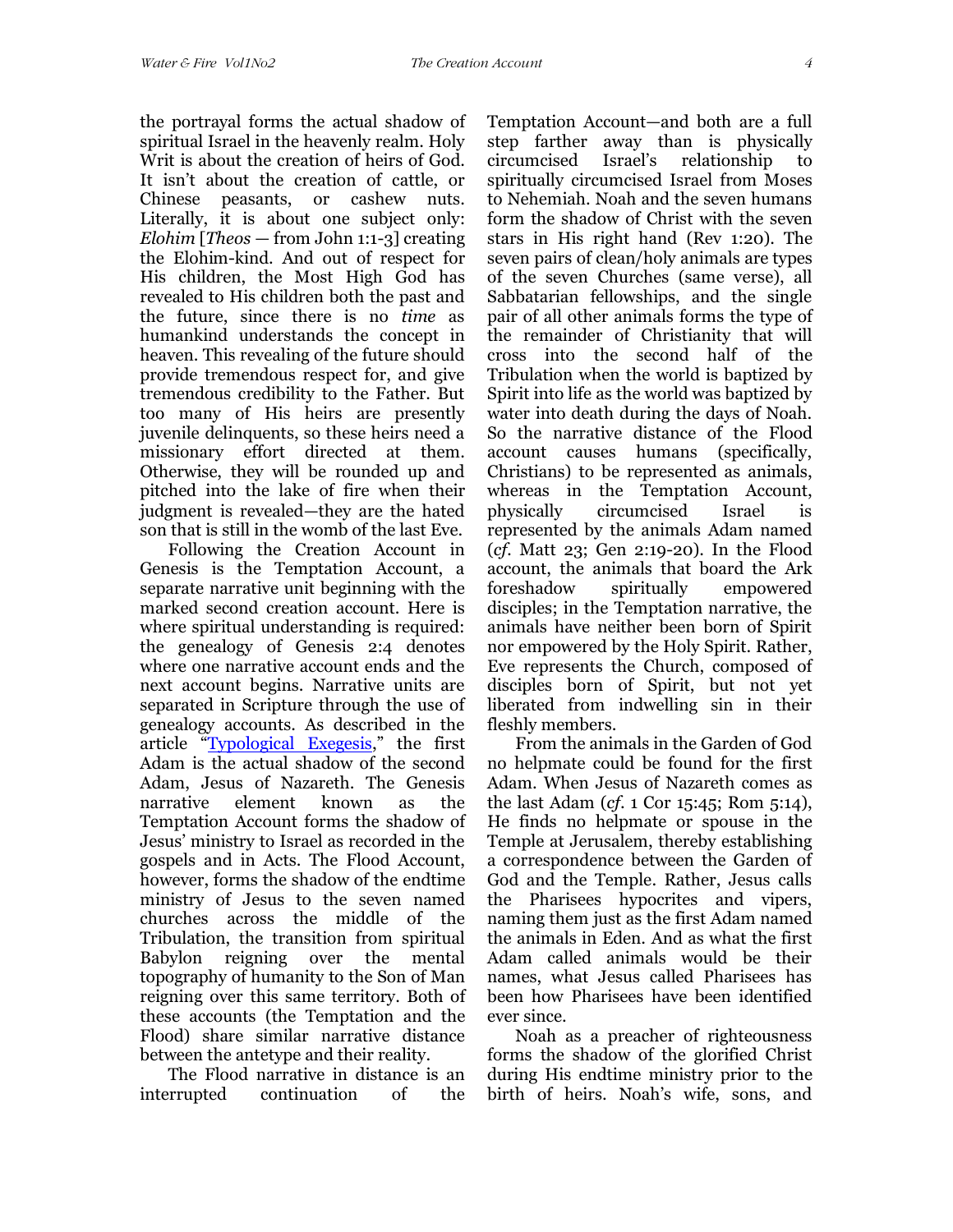daughters-in-law form the shadow of the seven messengers [angels] to the seven Churches, with the ark representing the covenant: Noah's ark foreshadows the ark of the covenant of circumcised Israel, and individual Christians as arks of the covenant upon empowerment followed by glorification. The laws of God written on the hearts and minds of drawn disciples form the walls of the spiritual Garden of God—the tree of life only grows inside of the Garden. The better promises of the new covenant have everlasting life, the gift of God, being given to disciples drawn to live within the walls of the spiritual Garden. So as arks of the covenant, individual Christians have everlasting life within each, as represented by Aaron's budded staff. This everlasting life is expressed in the Apostle Paul's *pneuma* (1 Thess 5:23), the Apostle Peter's "imperishable seed" (1 Pet 1:23), and Jesus telling Nicodemus that he must be "born of the Spirit" (John 3:8).

But the disciple who climbs out of the Ark to go for a swim in the waters of the world will perish—not by drowning, but in the lake of fire. Even through a drawn disciple has everlasting life in the spirit realm by virtue of receiving the Breath [*Pneuma*] of God when drawn from the world, the disciple can lose his or her life by leaving the Garden of God; i.e., by choosing to live outside the laws of God. Just as the Father raised the disciple from the dead through a second birth, Jesus must give life to the disciple through the mortal flesh putting on immortality (John 5:21). Thus, judgment comes only upon those whom the Father has made alive, and all judgment is given to Christ Jesus so both the Father and the Son must give life to a person before the person will enter the heavenly realm.

Although the Flood narrative can be read as myth, the hard evidence of science better supports a worldwide deluge than not. The Flood narrative should be considered as valid history, but much more happened during the Flood and right afterwards than is recorded in Scripture. These details have been omitted for they do not represent the shadow of the reality that brings many heirs of God to glory (*shadow* used in its usual sense). Likewise, the history of the Maccabees is not canonical Scripture although the Books represent valid history; they are not canonical because they do not form the shadow of how Christ will depose the man of perdition when that demon-possessed man defiles the temple. In the same manner, the Roman Empire doesn't appear in prophecy for its history doesn't form the shadow of wars and conquests in the spiritual realm. All prophecy experts who insert Rome, the Roman Empire, or the Roman Church into canonical prophecy are uninspired. Frankly, they are carnally minded, and they have taken upon themselves the curses for adding to Scripture.

Simply put, all canonical historical narrative in Scripture form shadows of events and entities in the spiritual realm, these shadows reflected on the mental topography of humanity. They are not reflected upon physical geography, the theological problem the Reformers of the 16th, 17th, and 18th Centuries faced and never solved even though Newton indirectly gave them the means.

Humanity lives in its mind. Physically, we are apes, differing in our genetic code from the other great apes by very little. Mentally, though, we are *Elohim-like*. Literally, with the Breath of God in us, we are actual children of God in the same sense that my wife bore me three daughters, my children. Their maturation process required a considerable expenditure of energy and money, but the process was really a joy to experience, which isn't always the case for parents. But more than anything else, the process took considerable time to complete.

Again, time doesn't exist in the heavenly realm as individual disciples mature in isolation to the maturing of the Body of Christ … this is an odd statement: within the context of the entirety of Scripture, the Tribulation represents the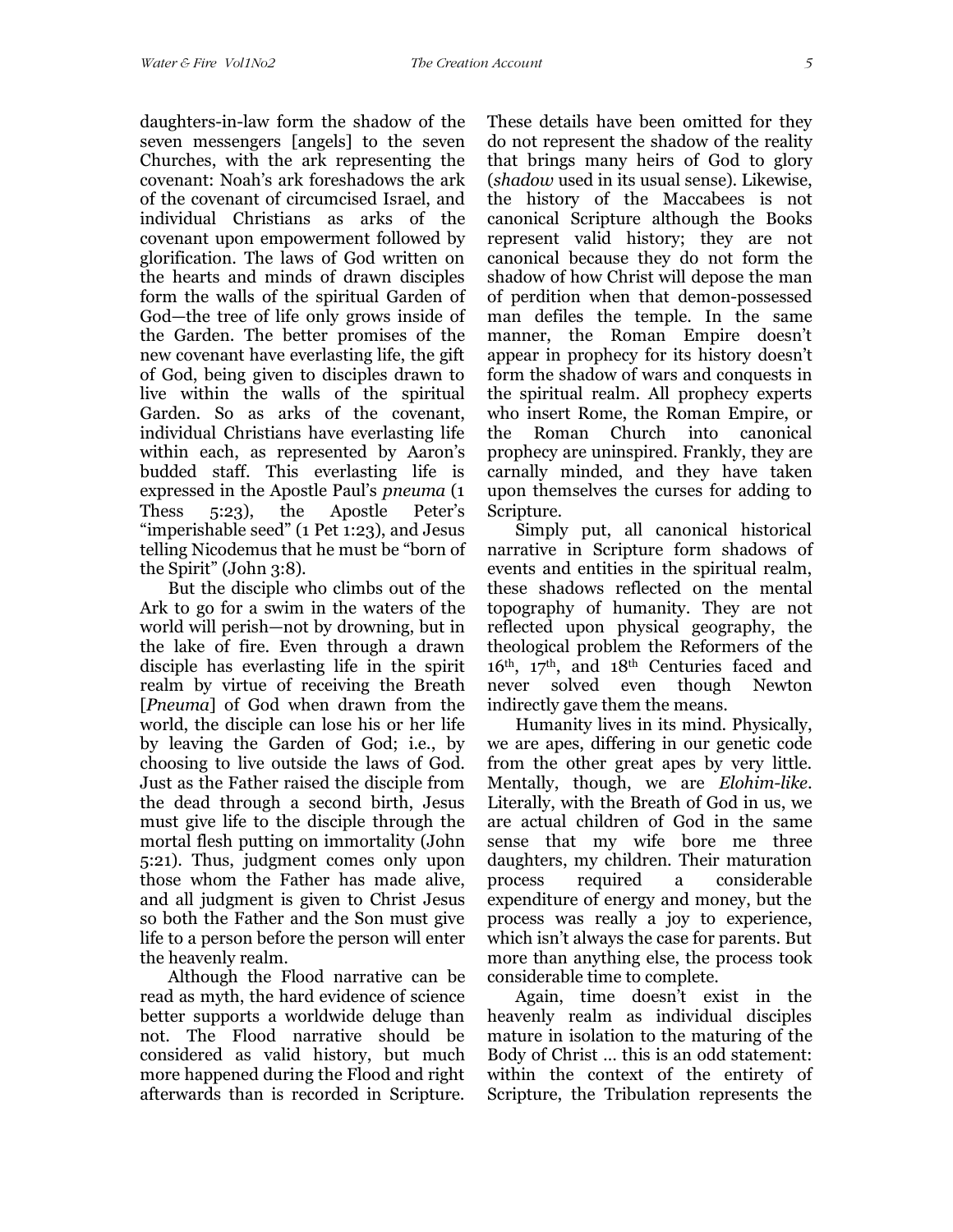birth pains of the woman as she brings many heirs to glory. The birthing process concludes with the glorification of heirs as they are resurrected in incorruptible bodies at Christ's return as the King of kings. No heir precedes another in birth order by more than the twinkling of an eye. All are resurrected at the same time. All form the collective Body of Christ. And let's momentarily think of Holy Writ as describing a submerged rose in a goldfish bowl, with the moment of glorification forming the stem of the rose that protrudes beyond the bowl. As the bud opens, the flower emerges until it looks like the spotless Bride of Christ. Each of the petals were present in the bud, but required a maturation process to be revealed. Each of the petals represents a swirl of time, revealed as historic narrative. Each petal is connected to the stem so that glorification occurs for each disciple at the same time. Figuratively, disciples begin life at the outside edge of the petal and progress inwardly towards the stem, becoming more Christ-like in their individual maturing process, while collectively, the blossom is revealing itself by extending its petals. So the individual's movement is towards the stem while the blossom's movement is outward until the blossom seems to fill half of the bowl.

The events recorded in Scripture are real, but exist as shadows of the maturation of the children of God. Prophecy exists to reveal the shadows of additional events, or the events themselves in the spiritual realm that affect the heirs. For example, the shadow of the spiritual king of Greece (Dan chptr 8) is Alexander the Great. The shadow of this spiritual king of Greece's conquest of the prince of Persia in the supra-dimensional spiritual realm is Alexander's conquest of Persia, even though that reality of the conquest occurs during *the time of the end*. And the shadow of the man of perdition declaring himself god is Antiochus Epiphanes placing the statute of Zeus in the Holy of Holies. The man of perdition will declare himself God 1290 days before Christ returns as the Messiah. But on day 1260, Christ fights as on a day of battle (indefinite article), and deals the man of perdition a mortal wound. Michael fights in heaven against Satan and casts Satan out while Christ takes out the man of perdition. Same day. Nebuchadnezzar's image ends with the man of perdition being destroyed. Spiritual Babylon has fallen. Humanity has been liberated to learn to live by faith for three and a half years as Satan is cast into time to come to earth as the reality of the Antichrist for which the man of perdition was the shadow. So Rome doesn't belong in prophecy. The empire isn't there—and to insert it into prophecy is adding to Scripture, a bad mistake.

Returning to the creation account of Genesis 1:1 to  $2:3$  — this account forms the abstract or argument for Scripture. It is the rose bud, with most of its blossoming occurring in the heavenly realm and effecting humanity in the physical realm. And its narrative distance is a little greater than the Flood account's, for it reveals an apparent third level of creation that concludes with the heirs of God putting on incorruptibility … this level of creation can barely be seen in the open blossom. But the shadows of this level are described in the Flood narrative, mentioned by Jesus, and in the Book of Acts. Taken together, the Temptation account and the Flood account form the shadow of the Gospels and of Acts and Revelation, a claim that will be further developed in later articles.

The third level or degree of creation begins with the *Theos* entering His creation as His Son, his only Son (John 3:16), being the light of the first day. All of the heavens and earth are created in the first verse (Gen 1:1). The *lacunae* between verses 1 and 2 moves the level of creation into the heavenly realm; so the division of water on the second day describes [from the perspective of the heavenly realm] human beings being born of Spirit and receiving actual life in the heavenly realm. Thus, the daylight portion of day one begins with the birth of the man Jesus and